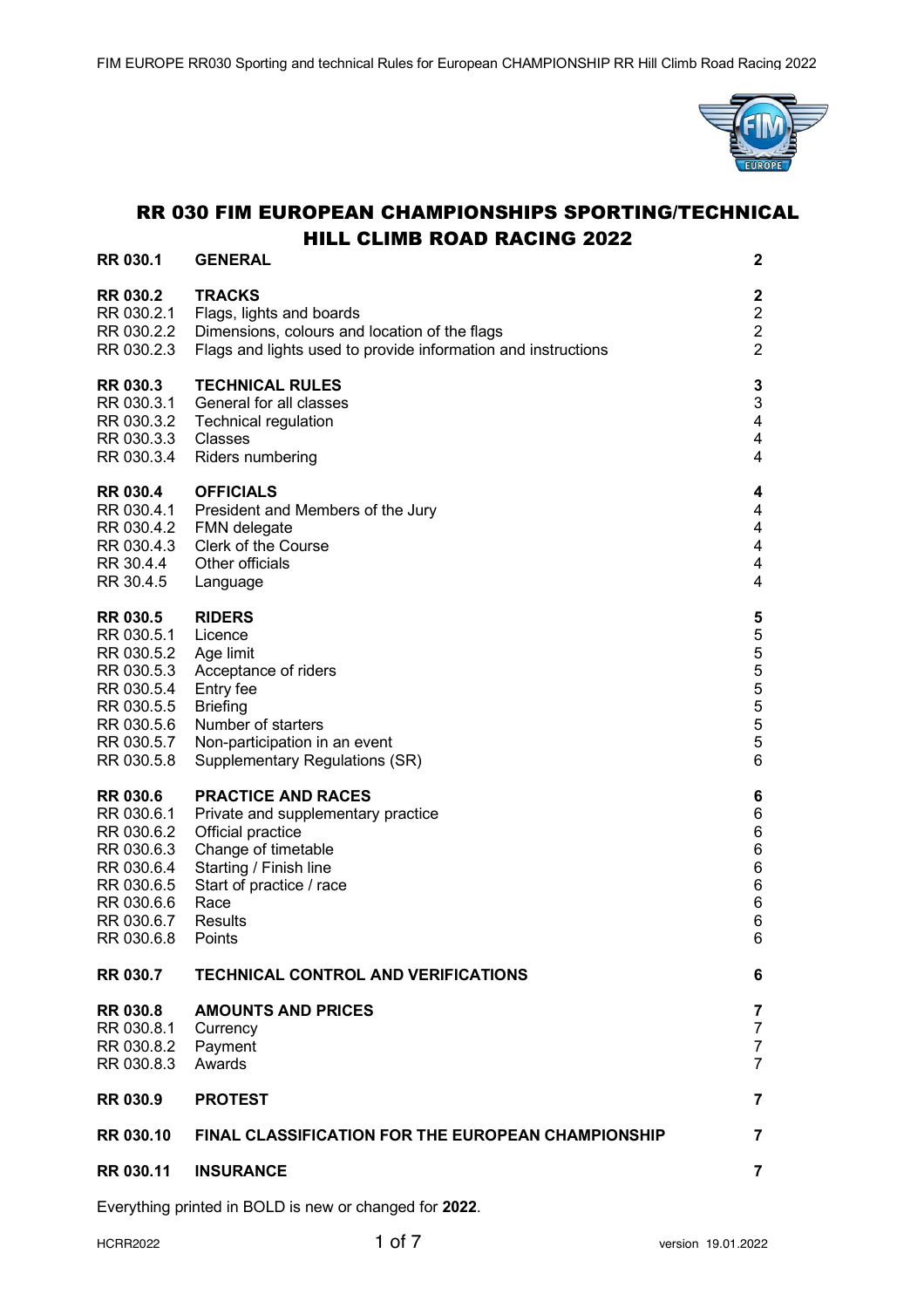Where is written "he" or "his", it means also "she" or "her".

# **RR 030.1 GENERAL**

The following rules apply solely to all Hill Climb Road Racing that will be organised under jurisdiction of FIM EUROPE and counting for the (FIM EUROPE) EUROPEAN CHAMPIONSHIP. These rules are an addition and adjustment of the articles in RR 01 and RR 02.

The maximum number of Events per FMN is 2 Events per season. In case of cancellation of an Event, double rounds can be organised and more than 2 Events can take place.

# **RR 030.2 TRACKS**

The races take place on asphalt Hill Climb track. During the event the Road must be closed for public use. The length of the track must be between 1.500 and 4.000 meters and must be homologated in **2021** by the organising FMNR.

# **RR 030.2.1 Flags, lights and boards**

Marshals and other officials display flags, lights and/or boards to provide information and/or convey instructions to the riders during practices as well as the races.

In addition, there must be at least one flag Marshal post with a maximum distance between each Marshal post of 150 meters and each Marshal must always be able to see the next in the row. Each Marshal post should ideally have two people (flag and track Marshal).

# **RR 030.2.2 Dimensions, colours and location of the flags**

The dimensions of all the flags must be minimum: 80 cm horizontal X 60 cm vertical.

The colours of the flags must be bright and clear.

The flag Marshals must be located so that every Flag Marshal has visual contact with the post before and after him.

In principle each Chief of a Marshal post of a sector, must have visual contact with at least the post before and after his post and must have radio or telephone contact with the Clerk of the Course or his deputy.

# **RR 030.2.3 Flags and lights used to provide information and instructions**

| Yellow and Red Striped<br>Flag                                          | Oil, water, gravel or another substance is affecting the adhesion of the track.                                                                                                                                                                                                                                                                                                                                                                                                                                                                                                                                                                                                                                                              |
|-------------------------------------------------------------------------|----------------------------------------------------------------------------------------------------------------------------------------------------------------------------------------------------------------------------------------------------------------------------------------------------------------------------------------------------------------------------------------------------------------------------------------------------------------------------------------------------------------------------------------------------------------------------------------------------------------------------------------------------------------------------------------------------------------------------------------------|
| Yellow Flag or Flashing<br><b>Yellow Light</b>                          | Note: The use of the yellow flag on the track during an event is a decision of<br>the CoC.<br>Indicates danger ahead, on or nearby the track. It must be shown on at least<br>two Marshal posts before the danger. In race direction, waved on the last 2<br>positions before the danger.<br>Riders must slow down and be prepared to stop. Overtaking is forbidden until<br>the point where accident has occurred.<br>During the final inspection lap, this flag must be presented at the exact place<br>where the flag Marshal will be positioned during the practices and races.<br>Flashing Yellow lights along the track (if used) gives the same instructions.                                                                         |
| <b>Blue Flag</b>                                                        | Note: The use of the blue flag on the track during an event is a decision of the<br>CoC.<br>Shown waved to a slower Rider(s) who is (are) about to be overtaken by a<br>faster rider. The slower rider may not hinder the faster Rider.<br>During practices, the Rider concerned must keep his line and slow down<br>gradually to allow the faster Rider(s) to pass him.<br>During the race, the Rider concerned must allow the following rider(s) to<br>pass him at the earliest opportunity.                                                                                                                                                                                                                                               |
| Red Flag waved and/or<br>flashing<br>Red<br>Lights<br>(along the track) | Shown at each Marshal post and indicates that the race or practice is being<br>interrupted. Riders must stop and wait for a car who will guide them back to<br>the start. They may not pass this flag or light. All the Riders up to the point of<br>accident will be escorted by a leading car and a closing car back to the<br>starting area. The leading car may not be passed by the Riders.<br>If a rider crash on track, the race must be stopped by CoC (flag Marshal) with<br>red flag. All marshals back to the start must show immediately the red flag<br>and all Riders before the crash zone must stop.<br>The track will be cleaned up and the CoC brings the riders back to the start.<br>All this Riders can do a new start. |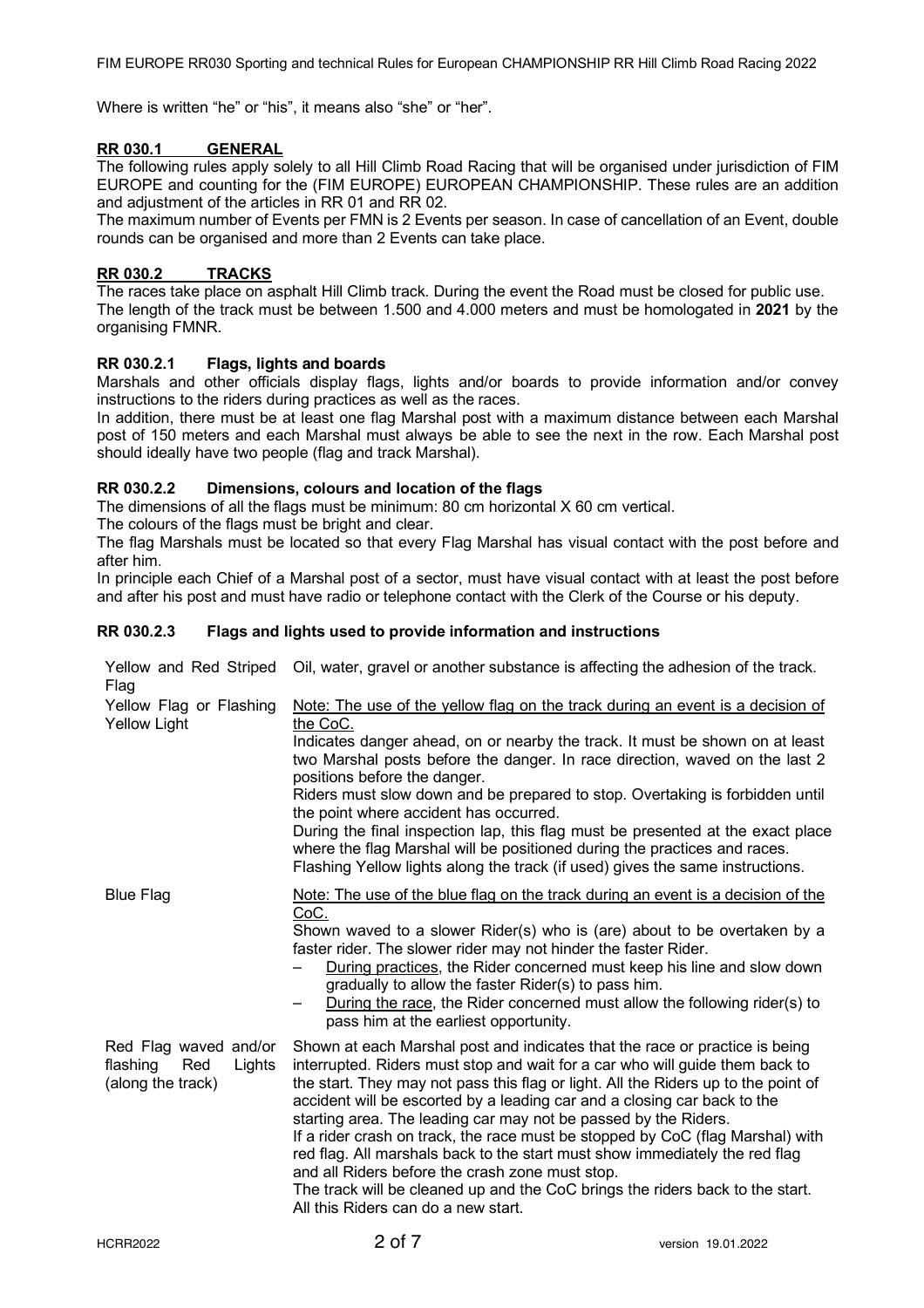Wet race **If the CoC decides during one class that the weather conditions changed, the** race to wet race, then all Riders of this class will come back to the start where the whole group (also double starters) must restart the race under same conditions.

# **RR 030.3 TECHNICAL RULES**

### **RR 030.3.1 General for all classes**

- a) Riders must wear a complete leather suit with additional leather padding or other protection on the principal contact points, knees, elbows, shoulders, hips etc.
- b) Linings or undergarments must not be made of a synthetic material which might melt and cause damage to the rider´s skin.
- c) Riders must also wear leather gloves and boots, which with the suit provide complete coverage from the neck down.
- d) Leather substitute materials may be used, providing they have been checked by the Chief Technical Steward.
- e) Use of a back protector is mandatory.
- f) Riders must wear a helmet which is in good condition, provides a good fit and is properly fastened.
- g) Helmets must be of the full-face type and must conform to one of the recognised international standards:
	- Europe: ECE 22-05, (only "P" type)
	- Japan: JIS T 8133:2007; JIS T 8133:2015 (only type 2 "Full Face")
	- USA: SNELL M 2010; SNELL M 2015

Helmets with double D-Ring fasteners are mandatory!

# **New FIM helmet standards FRHPhe-01 is highly recommended.**

- h) Visors must be made of a shatterproof material.
- i) Disposable "tear-off" is permitted.
- j) Any question concerning the suitability or condition of the riders clothing and/or helmet shall be decided by the Chief Technical Steward, who may, if he so wishes, consult with the manufacturers of the product before making a final decision
- k) There is no tyres limit, the brand of tyres is free. MX and Slick tyres, are not allowed, the tyres must be a fully moulded carrying all size and sidewall marking of the tyres for sale to the public. Tyres of V to Z rating must be used. The tyres must have a DOT and/or E mark. Rain-tyres are always allowed: The profile must cover the whole surface to drain the water. The chief technical steward decides the Tyre definition. Rain-tyres do not need to carry DOT or E mark; however, these tyres must be marked "Not for Highway Use" or "NHS".

The use of hand cut tyres is not allowed.

- l) The use of tyre warmers is not allowed between the waiting zone and the Starting grid
- m) The motorcycles can be equipped with a brake lever protection intended to protect the handlebar brake lever.
- n) The motorcycle can be equipped with a functioning red light mounted at the rear of the seat.
- o) In all classes only brake discs of ferrous materials must be used.
- p) In principle the maximum noise level is 102 dB/A for all classes. (Stationary measurement)
- *q) The colour of the number plates is free. The rider's number must be clearly visible and of a good shape*)
- r) On 4-stroke engines, an oil catch tank of 0.5 litres minimum properly fastened, or a closed breather system must be installed.
- s) The only authorized cooling liquid is water or water mixed with ethyl alcohol)
- t) Helmet-cameras are strictly forbidden. Onboard cameras are not allowed except of order of the organizer. Cameras must be fitted secure on the bike and must be checked by the technical stewards.
- u) Lateral (side) covers may be altered, modified or replaced. If altered or modified, the cover must have at least the same resistance to impact as the original one. If replaced, the cover must be made in material of same or higher specific weight and the total weight of the cover must not be less than the original one. All lateral covers/engine cases containing oil and which could be in contact with the ground during a crash, must be protected by a second cover made from metal such as aluminium alloy, stainless steel, steel or titanium. Plates or crash bars from aluminium or steel also are permitted in addition to these covers. All of these devices must be designed to be resistant against sudden shocks, abrasions and crash damage.

FIM approved covers will be permitted without regard of the material. These covers must be fixed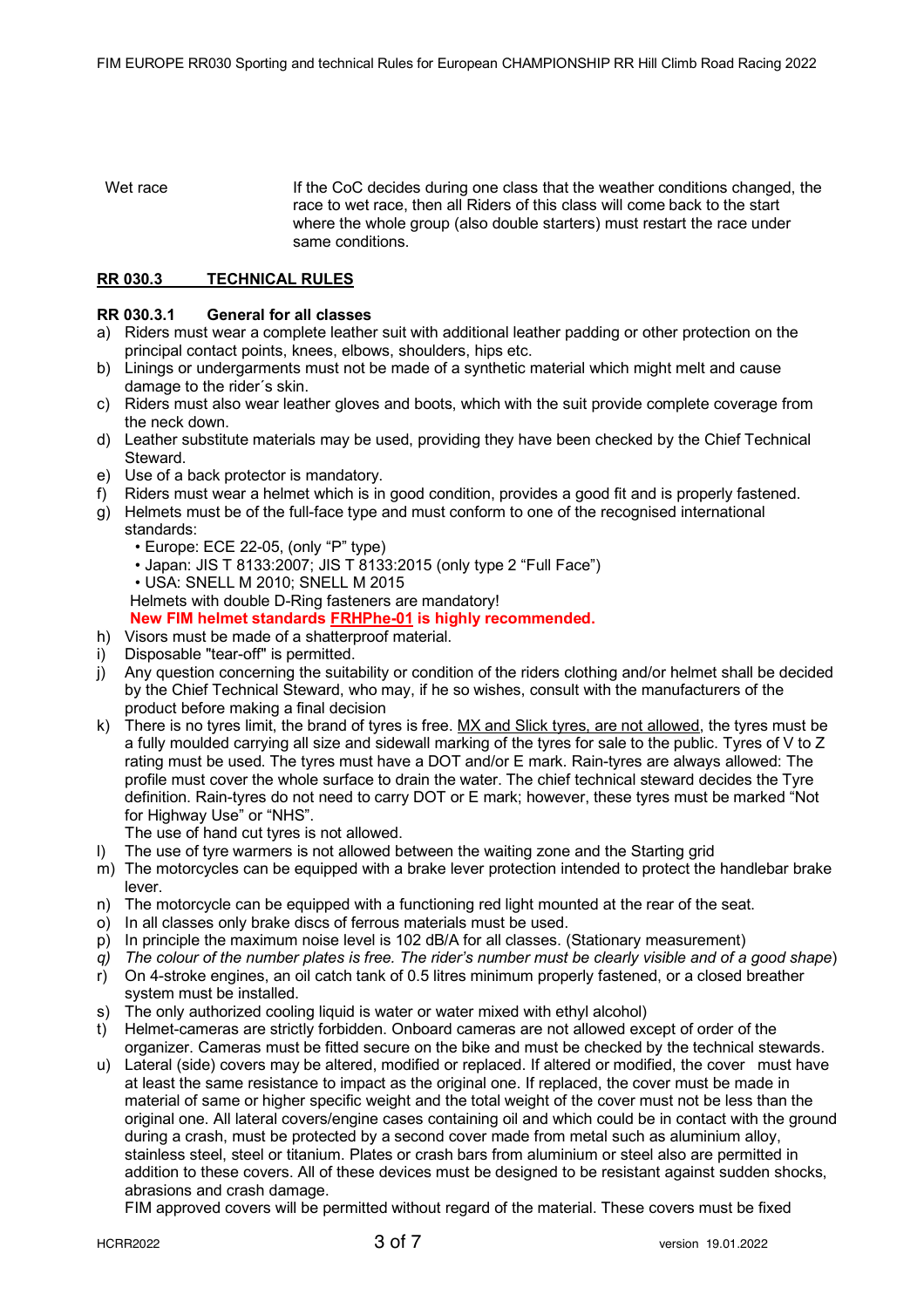properly and securely with case cover screws that also mount the original covers/engine cases to the crankcases. The Technical Director has the right to forbid any cover, if the evidence shows the cover is not effective.

This is mandatory for 2021 season!

# **RR 030.3.2 Technical regulation for class:**

- 1.250GP/open FIM Technical Rules apply
- 2.SupersportFIM EUROPE Technical Rules apply (RR 026)
- 3.Superbike FIM SBK Technical Rules apply except following:
	- FIM 2.4.4: No handicap rule. The minimum weight will be 168 kg
	- FIM 2.4.10.5: It can also use rims with dimensions 3, 75 inches for the front wheel end 6.25 inches for the rear wheel.
- 4.Supermoto FIM Europe Technical Rules apply A safety device (pin or lock nut) should be installed on the brake pad fixture. The safety wire used on the bolts of the brake callipers must be visible.

# **RR 030.3.3 Classes**

The following classes are foreseen:

- 1. 250 GP/open
- 2. Supersport (incl. Superstock 600)
- 3. Superbike (incl. Superstock 1000)
- 4. Supermoto open EC, Cat.I. Group A1, **1**-cylinder max. 4 stroke engines over 290ccm up to 800ccm Cat.I. Group A1, **2**-cylinder max. 4 stroke engines over 290ccm up to 800ccm

Each vehicle can be entered only once and has to start in its category ad its class according to its engine capacity.

The organiser may organise additional classes during the event but this needs approval of the FIM EUROPE Road Racing Commission (RRC).

### **RR 030.3.4 Riders numbering**

The numbers will be allocated by the organiser of the event**.**

# **RR 030.4 OFFICIALS**

### **RR 030.4.1 President and Members of the Jury**

The FIM EUROPE/RRC decides if a Jury President must be appointed. The second Jury member is an FMNR delegate. If present, another FIM EUROPE/RRC member or an FMN delegate will be the third member.

### **RR 030.4.2 FMN delegate**

He must be appointed by his FMN. To be eligible for such a licence, he must have successfully participated in a Seminar organised by the FIM/CCR or FIM EUROPE/RRC.

Participation in a Seminar is obligatory at least once every three years.

He is entitled to attend, as observer, the open meetings of the Jury.

# **RR 030.4.3 Clerk of the Course**

The CoC must be appointed by the FMNR and must be a holder of the FIM or FIM EUROPE "Clerk of the Course" licence. To be eligible for such a licence, he must have successfully participated in a Seminar organised by the FIM/CCR or the FIM EUROPE/RRC. A safety officer is recommended at the event. Participation in a Seminar is compulsory at least every three years.

### **RR 30.4.4 Other officials**

The Chief Technical Steward and the Chief Timekeeping must be appointed by the FMNR. The CTS must hold an FIM or FIM EUROPE International Official's licence, in accordance with the criteria for qualification as laid down in the FIM EUROPE Sporting Code art. 40.2.1.

# **RR 30.4.5 Language**

The Clerk of the Course, at least one person of the Technical Control and the Secretary of the Event must speak and understand fluently the English language.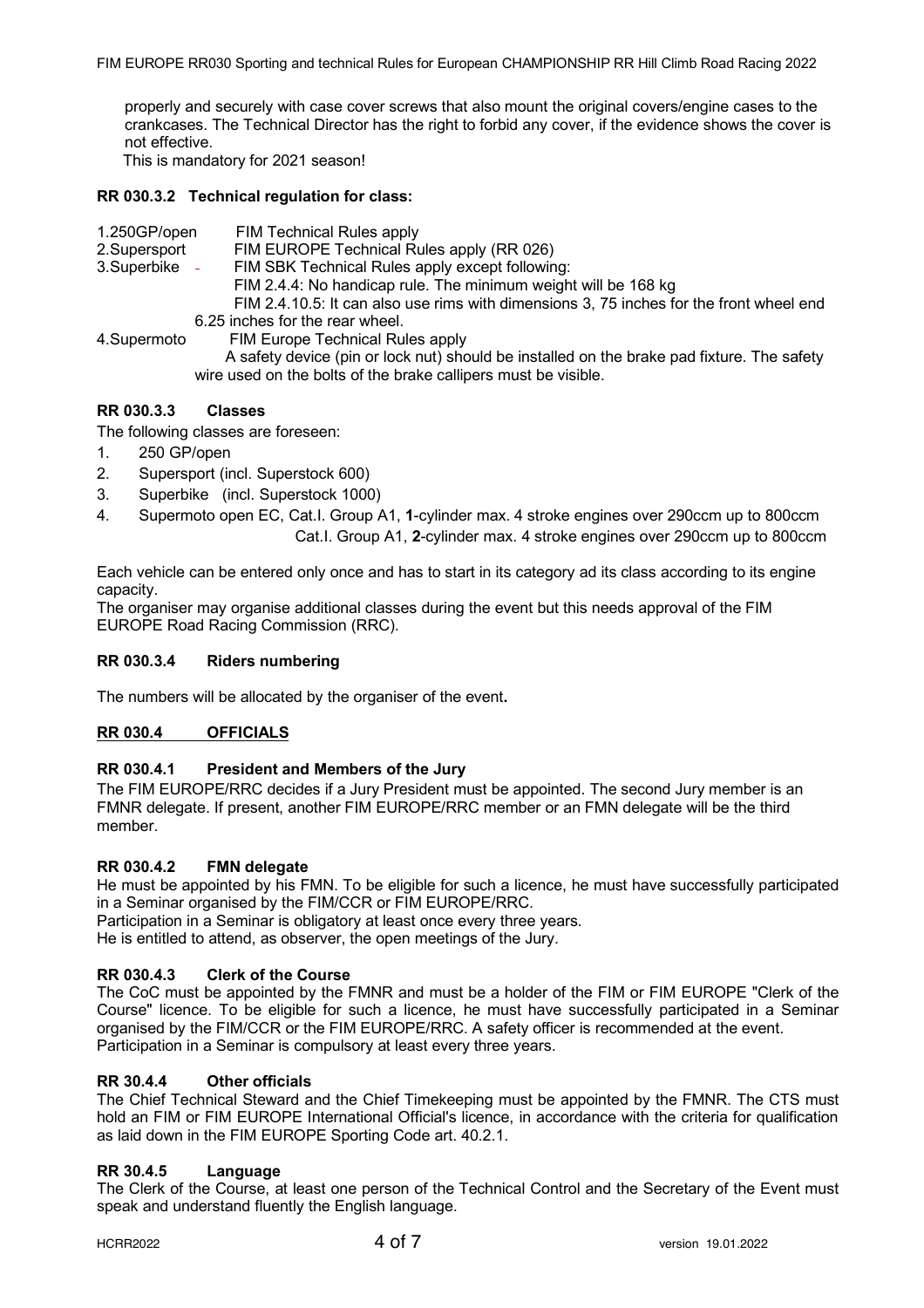### **RR 030.5 RIDERS**

### **RR 030.5.1 Licence**

Riders must be in possession of a valid and signed Road Race licence from the FIM EUROPE (annual or one event), or from another CONU and from his National Federation (FMN). Riders must have a written approval of their FMN regardless of whether the licence is One Event or annual, the rider must have medical and repatriation insurance.

The permission to participate from the Riders federation is the confirmation that the Rider is eligible and medically fit to take part in the event and does have the insurance. As per RR 030.5.2 licences are issued only with the permission of the Riders federation. Riders over 50 must have a medical check.

Only the Rider shown this license at the administrative checks can get points for this event.

# **RR 030.5.2 Age limit**

Licences for Riders and passengers are issued only with the permission of their own federation with respect to the minimum age and if in force, to the maximum age as mentioned in the specialised sporting rules.

Applicants aged over 50 years may have a licence after undergoing a special medical examination according to art. 09.2.1 of the FIM EUROPE/FIM Medical Code. The FMN of the applicant is responsible for checking this prior to issuing the licence.

The limit for the minimum age starts on the date of the Rider birthday and the limit for, the maximum age finish at the end of the year in which the maximum age has been reached.

### **RR 030.5.3 Acceptance of Riders before the first closing day**

The acceptance of Riders will be according the following criteria:

- a). Riders with a valid licence from the FIM Europe
- b). Riders participate in the FIM Europe RR Hill Climb Championship at the current year
- c). Riders of the organisers FMNR for national Championship

Each competitor is only allowed to start once per class and is also only allowed to attend the event in two classes.

# **RR 030.5.4 Entry fee**

The entry fee is mentioned per Rider, per class and per event in the Supplementary Regulations (SR) and must not exceed € 160.**-**, the entry form must arrive before the closing date at the Organiser/Coordinator. If the inscription is received after the closing date of entries (maximum 20 days before the event), the entry fee then may be raised with maximum  $\epsilon$  25, -- per rider, per class and per event.

The entry fee in case of a closed-door event (COVID 19) can exceed  $\epsilon$  160.- and will be announced in SR.

### **RR 030.5.5 Briefing**

A compulsory briefing can be held for all the riders who participate in the EUROPEAN CHAMPIONSHIP series at approximately 18:00 hrs on the day proceeding the day scheduled for the race. This time must be mentioned in the SR.

Failure to attend the briefing in full can result in exclusion from the event. A waiver may be granted by the Jury President.

#### **RR 030.5.6 Number of starters**

The maximum number of Riders in total must be stated in the SR.

### **RR 030.5.7 Non-participation in an event**

Any Rider, who enters an event by sending an entry form, must inform the organiser or the Coordinator if he decides, not to participate in the event. A Rider who fails to inform the organiser or the Coordinator will be reported to the FIM EUROPE Jury, who can impose a fine of  $\epsilon$  100, --.

Upon receipt of the final Jury report, the Executive Secretariat will send a letter to the Rider FMN asking the reason(s) for the non-participation. A reply should be sent within 15 days at the latest and a decision will be taken regarding the penalty.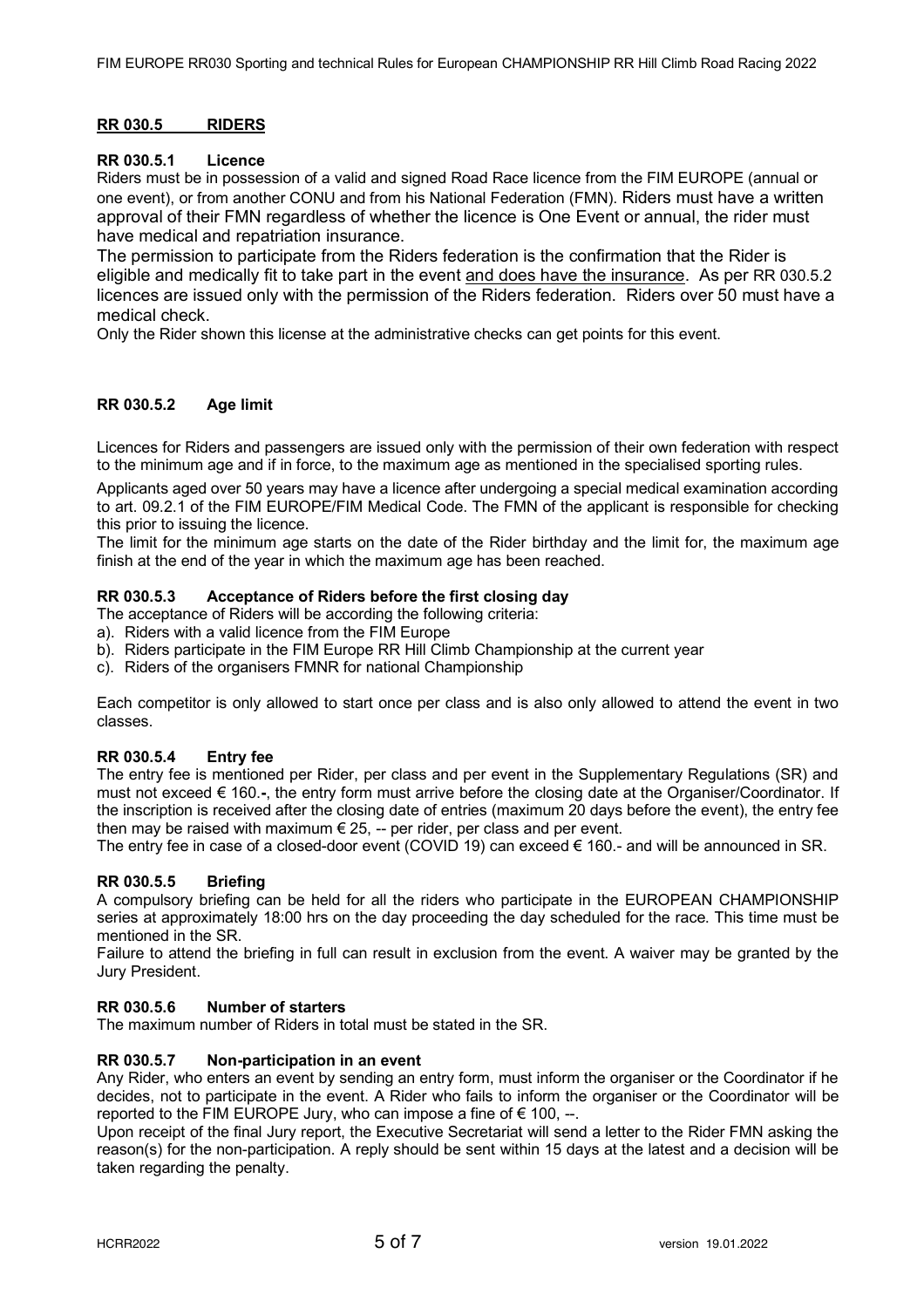# **RR 030.5.8 Supplementary Regulations (SR)**

At least 60 days before the event the FMNR must send the SR to the FIM EUROPE Executive Secretariat for approval. After approval they will be sent back to the FMNR.

The number of the banking account and all relative data for the transfer of the entry fee in favour of the organizer must appear in the SR of the event.

# **RR 030.6 PRACTICE AND RACES**

### **RR 030.6.1 Private and supplementary practice**

Private practice on the Hill Climb Road track for riders participating in the event is strictly forbidden. Any infringement of this rule can be sanctioned by the cancellation of the Rider entry for the related event.

### **RR 030.6.2 Official practice**

It is strictly forbidden to ride racing motorcycles on the track outside the official practice periods. There must be at least two official timed practice sessions.

To qualify for the EUROPEAN CHAMPIONSHIP Hill Climb race, a Rider must have at least two practices for his class. Exceptions of this rule may only be made with approval of the Jury.

The provisional results must be signed by the Clerk of the Course.

### **RR 030.6.3 Change of timetable**

Change of timetable must be approved by FIM EUROPE or the Jury. All the Riders and teams must be immediately informed of any timetable change.

# **RR 030.6.4 Starting / Finish line**

The Starting and the Finish line must be clearly marked.

# **RR 030.6.5 Start of practice / race**

The start of the practice or the race must be stationary and with engine running.

The starts are given to an individual rider and with an interval of 15 seconds minimum.

The start signal will be given by light or flag; the exact starting time must be stated by a light barrier or Induction loop (Transponder)

The Starting Order will be given by rider's number (starting with the lowest number first), all per class. Or for the race: The Starting Order will be by descending **or ascending** order of the qualifications time. The start procedure must be written in the SR

# **RR 030.6.6 Race**

The event will be organized in two races (heats) for all classes.

### **RR 030.6.7 Results**

The times of all heats will be taken into account and the first classified Rider of the event is the rider with the best time of all heats overall in the event. In case of a tie, the sum of the two races (heats) are taken into account. When the case of a tie remains, the Riders concerned will be ranked in order of the best time made in the last heat.

### **RR 030.6.8 Points**

Points for the CHAMPIONSHIP classifications will be given for each heat as follows:

| 25 points to the 1 <sup>st</sup> |  |  |
|----------------------------------|--|--|
| 20 points to the 2nd             |  |  |
| 16 points to the 3rd             |  |  |
| 13 points to the 4 <sup>th</sup> |  |  |
| 11 points to the 5 <sup>th</sup> |  |  |
| 10 points to the 6 <sup>th</sup> |  |  |
| 9 points to the 7 <sup>th</sup>  |  |  |
| 8 points to the 8 <sup>th</sup>  |  |  |

 $7$  points to the  $9<sup>th</sup>$ 6 points to the  $10<sup>th</sup>$ 5 points to the  $11<sup>th</sup>$ 4 points to the  $12<sup>th</sup>$ 3 points to the 13<sup>th</sup> 2 points to the  $14<sup>th</sup>$ 1 points to the  $15<sup>th</sup>$ 

### **RR 030.7 TECHNICAL CONTROL AND VERIFICATIONS**

The technical control must be carried out in accordance with the procedure and the times fixed in the FIM EUROPE RR Technical Rules and the SR of the event.

The Organiser must have the Technical Control open and fully operational according to the rules and as scheduled.